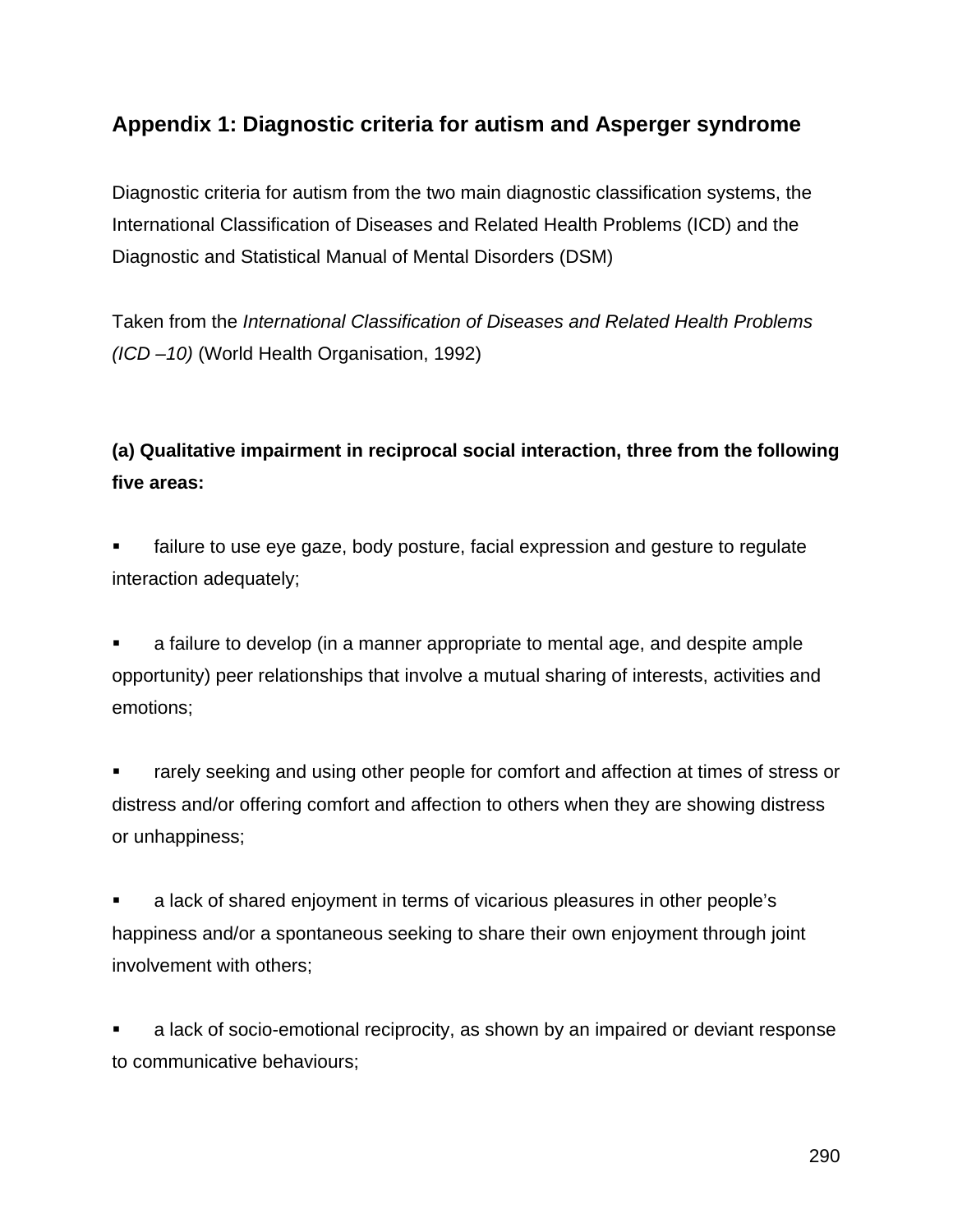### **(b) Qualitative impairments in communication, two from the following five areas**

- a delay in, or total lack of, spoken language that is not accompanied by an attempt to compensate through the use of gesture or mime as alternative modes of communication;
- a relative failure to initiate or sustain conversational interchange (at whatever level of language skills is present) in which there is a reciprocal to and fro responsiveness to the communication of the other person;
- stereotyped and repetitive use of language and/or idiosyncratic use of words or phrases;
- abnormalities of pitch, stress, rate. rhythm and intonation of speech;
- a lack of varied spontaneous make-believe play, or when young, social imitative play.

# **(c) Restricted repetitive and stereotyped patterns of behaviour, interests and activities, two from the following six areas**

- an encompassing preoccupation with stereotyped and restricted patterns of interest;
- specific attachments to unusual objects;
- apparently compulsive adherence to specific, non-functional routines and rituals;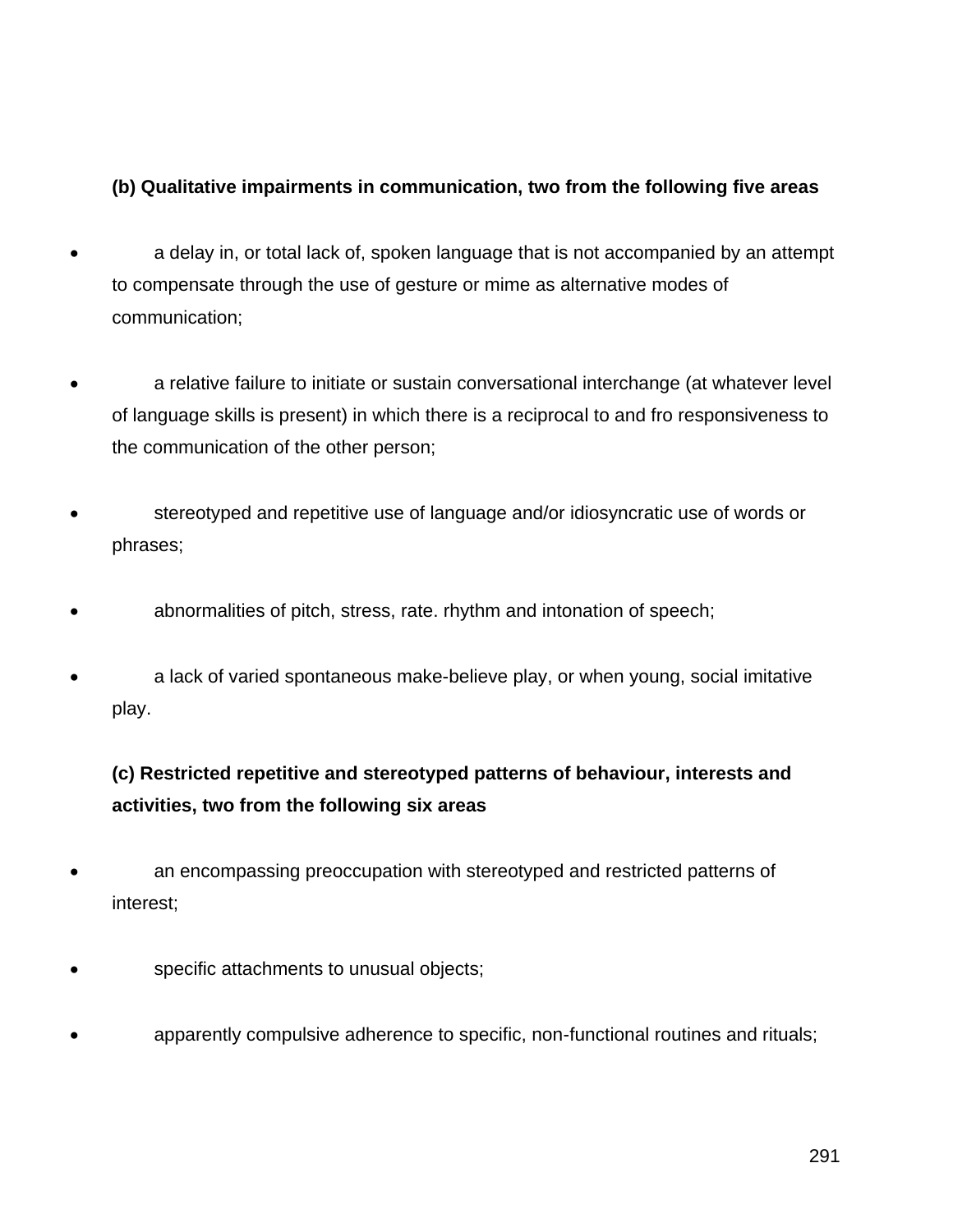- stereotyped and repetitive motor mannerisms that involve either hand/finger flapping or twisting or complex whole body movements;
- preoccupation with part-objects or non-functional elements of play materials (such as odour, the feel of their surface, or the noise/vibration that they generate);
- distress over changes in small, non-functional details of their environment.

### **(d) Developmental abnormalities must be present in the first three years for the diagnosis to be made**

**(e) Clinical picture is not attributable to other varieties of pervasive developmental disorder, specific developmental disorders of receptive language with secondary socio-emotional problems; reactive attachment disorder or disinhibited attachment disorder, mental retardation with some associated emotional/ behavioural disorder, schizophrenia of unusually early onset; and Rett syndrome.**

Taken from *Diagnostic and Statistical Manual of Mental Disorders (DSM- IV)* (American Psychiatric Association, 1994)

# **(a) A total of six (or more) items from (1), (2) and (3), with at least two from (1), and one each from (2) and (3).**

(1) Qualitative impairment in social interaction, as manifested by at least two of the following:

- marked impairment in the use of multiple non-verbal behaviors such as eye to eye gaze, facial expression, body postures and gestures to regulate social interaction;
- failure to develop peer relationships appropriate to developmental level;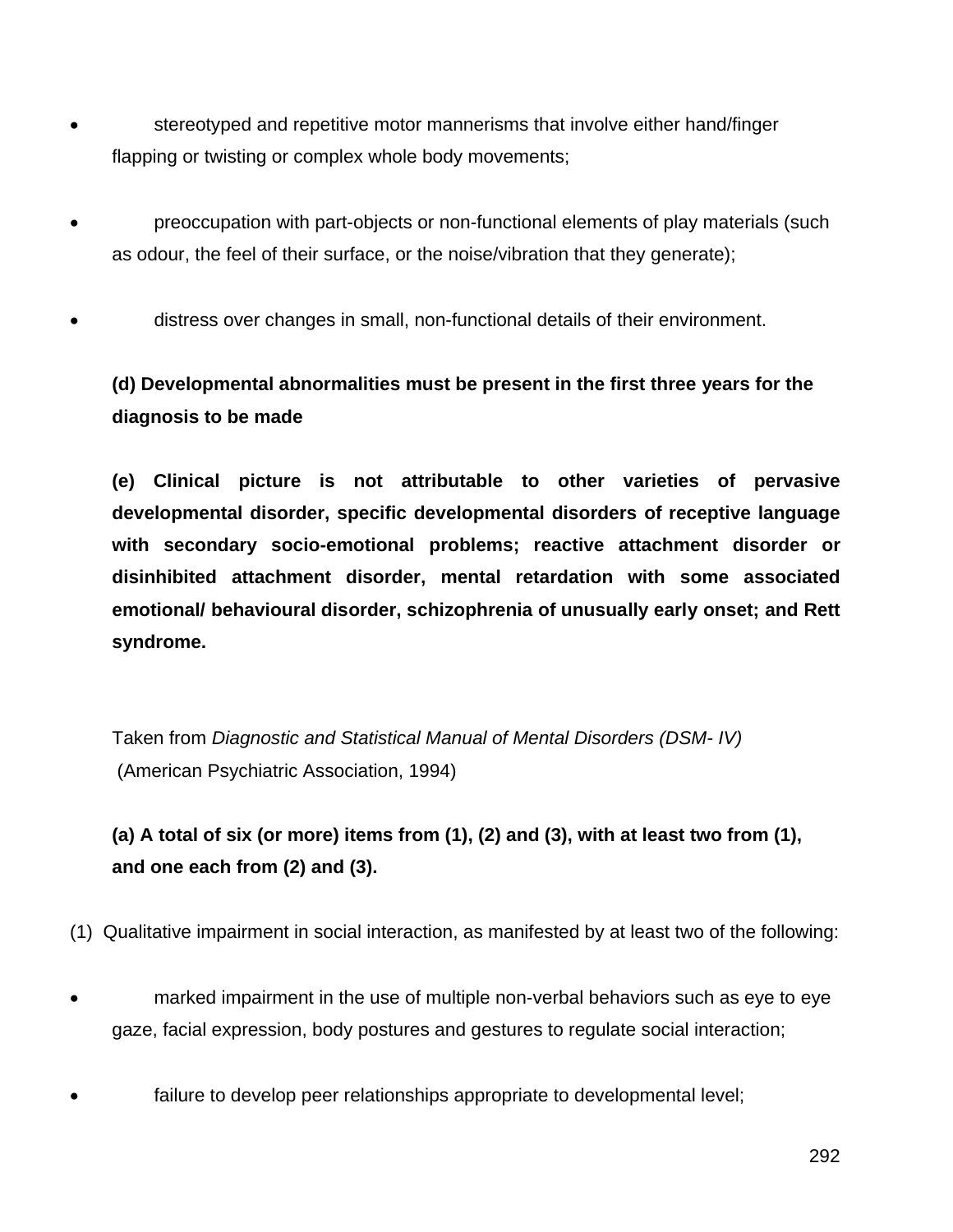- lack of spontaneous seeking to share enjoyment, interests or achievements with other people (e.g. by lack of showing, bringing, or pointing out objects of interest);
- a lack of social or emotional reciprocity;
- (2) Qualitative impairments in communication as manifested by at least one of the following:
- delay in, or total lack of, the development of spoken language (not accompanied by an attempt to compensate through alternative modes of communication such as gesture or mime);
- in individuals with adequate speech, marked impairment in the ability to initiate or sustain a conversation with others;
- stereotyped and repetitive use of language;
- lack of varied, spontaneous make-believe play or social imitative play appropriate to developmental level;
- (3) Restricted, repetitive and stereotyped patterns of behaviour, interests and activities, as manifested by at least one of the following:
- encompassing preoccupation with one or more stereotyped and restricted patterns of interest that is abnormal either in intensity or focus;
- apparently inflexible adherence to specific, non-functional routines or rituals;
- stereotyped and repetitive motor mannerisms (eg hand or finger flapping or twisting, or complex whole body movements);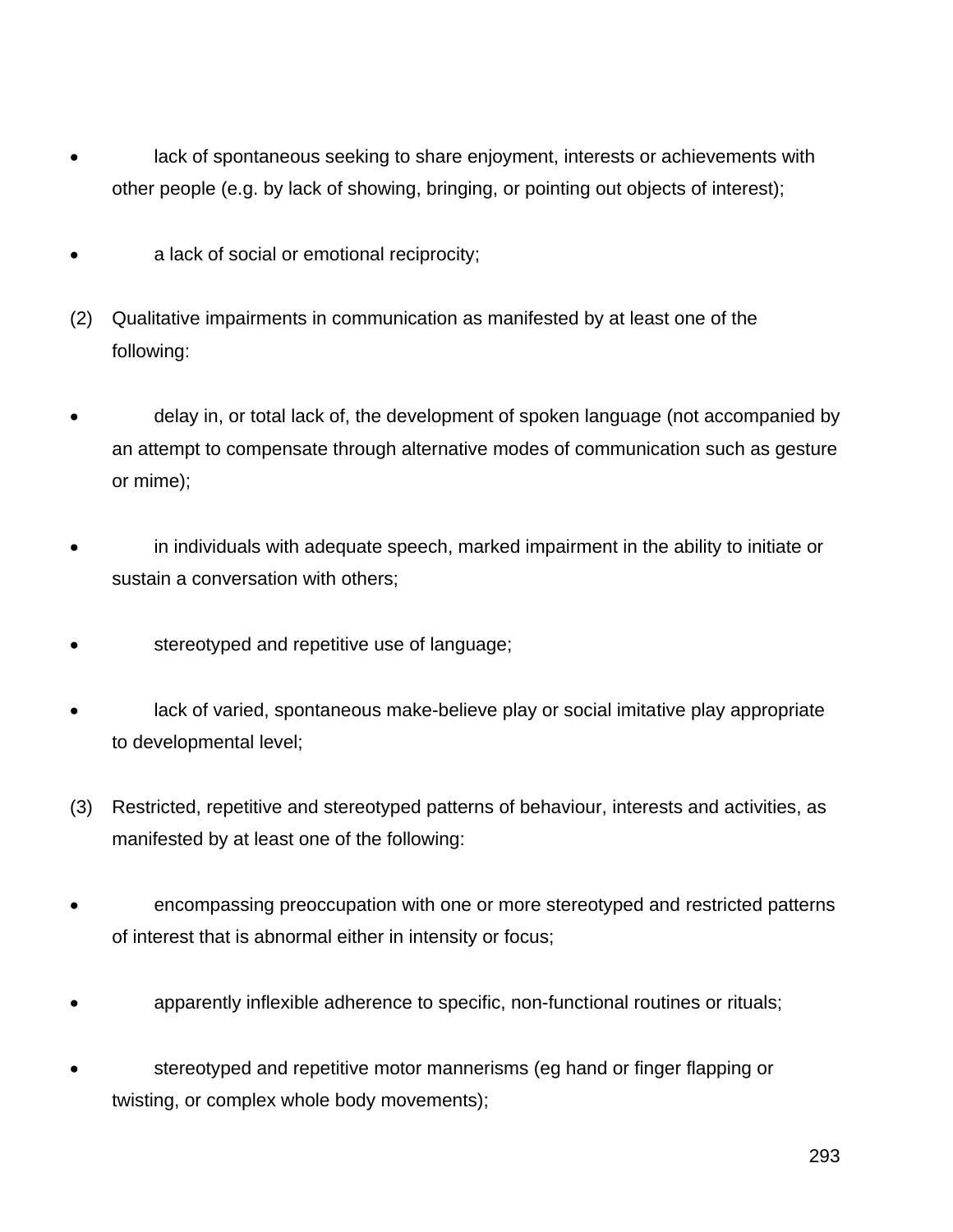#### persistent preoccupation with parts of objects;

### *(b) Delays or abnormal functioning in at least one of the following areas (with onset prior to 3 years of age)*

- social interaction;
- language as used in social communication;
- symbolic or imaginative play.

# **(c)** *The disturbance is not better accounted for by Rett disorder or Childhood Disintegrative disorder.*

### **Asperger syndrome definition from the** *International Classification of Diseases and Related Health problems – 10th Edition* **(ICD-10)**

A disorder of uncertain nosological validity, characterized by the same kind of qualitative abnormalities of reciprocal social interaction that typify autism, together with a restricted, stereotyped repetitive repertoire of interests and activities. The disorder differs from autism primarily in that there is no general delay or retardation in language or cognitive development. Most individuals are of normal intelligence but it is common for them to be markedly clumsy; the condition occurs predominantly in boys (in a ratio of about eight boys to one girl). It seems highly likely that at least some cases represent mild varieties of autism, but it is uncertain whether or not that is so for all. There is a strong tendency for abnormalities to persist into adolescence and adult life and it seems that they represent individual characteristics that are not greatly affected by environmental influences. Psychotic episodes occasionally occur in early adult life.

### **Diagnostic guidelines**